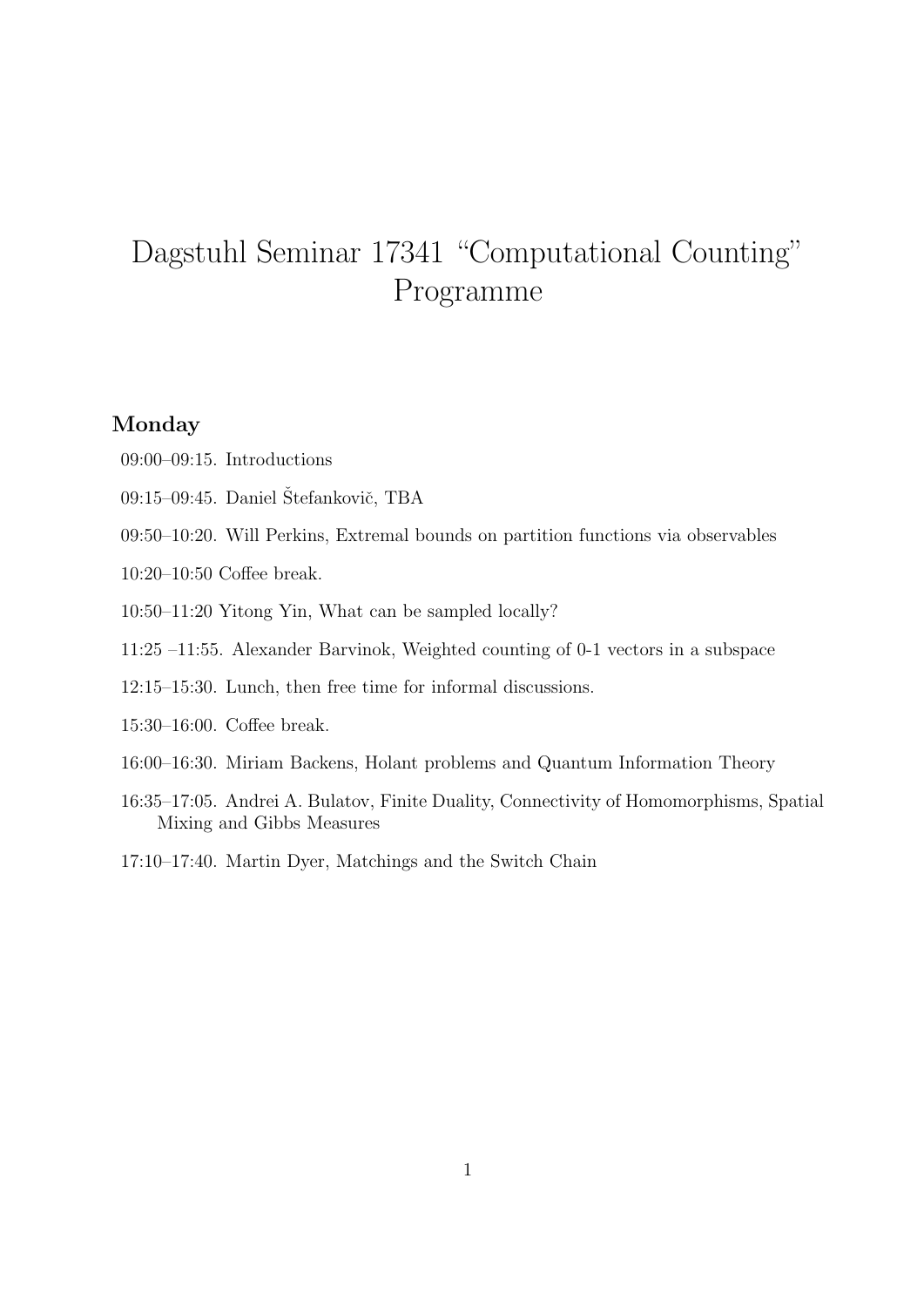### Tuesday

- 09:00–09:30. Alexandre Stauffer, TBA
- 09:35–10:05. Dana Randall, TBA
- 10:10–10:40. David Gamarnik, TBA
- 10:40–11:05. Coffee break.
- 11:05–11:35. Radu Curticapean, The complexity of graph motif parameters
- 11:40–12:10. Marc Roth, Counting Restricted Homomorphisms via Möbius Inversion over Matroid Lattices
- 12:15–15:30. Lunch, then free time for informal discussions.
- 15:30–16:00. Coffee break.
- 16:00–16:30. Guus Regts, On a conjecture of Sokal regarding the location of roots of the independence polynomial
- 16:35–17:05. Viresh Patel, Zero-free regions and approximation algorithms for graph polynomials
- 17:10–17:40. Jingcheng Liu, The Ising Partition Function: Zeros and Deterministic Approximation

#### Wednesday

- $09:00-09:30$ . Piyush Srivastava, Correlation decay in the Shearer region and the Lovász local lemma
- 09:35–10:05. Andreas Galanis, TBA
- 10:10–10:40. Kuan Yang, Approximating partition functions of bounded-degree Boolean counting Constraint Satisfaction Problems
- 10:40–11:10. Coffee break
- 11:10–11:40. Amin Coja-Oghlan, Information-theoretic thresholds
- 11:45–12:00. Eleni Bakali, TotP-completeness and a connection to the approximability of #SAT
- 12:00–12:15. Photo
- 12:15–18:00. Lunch, followed by excursion.